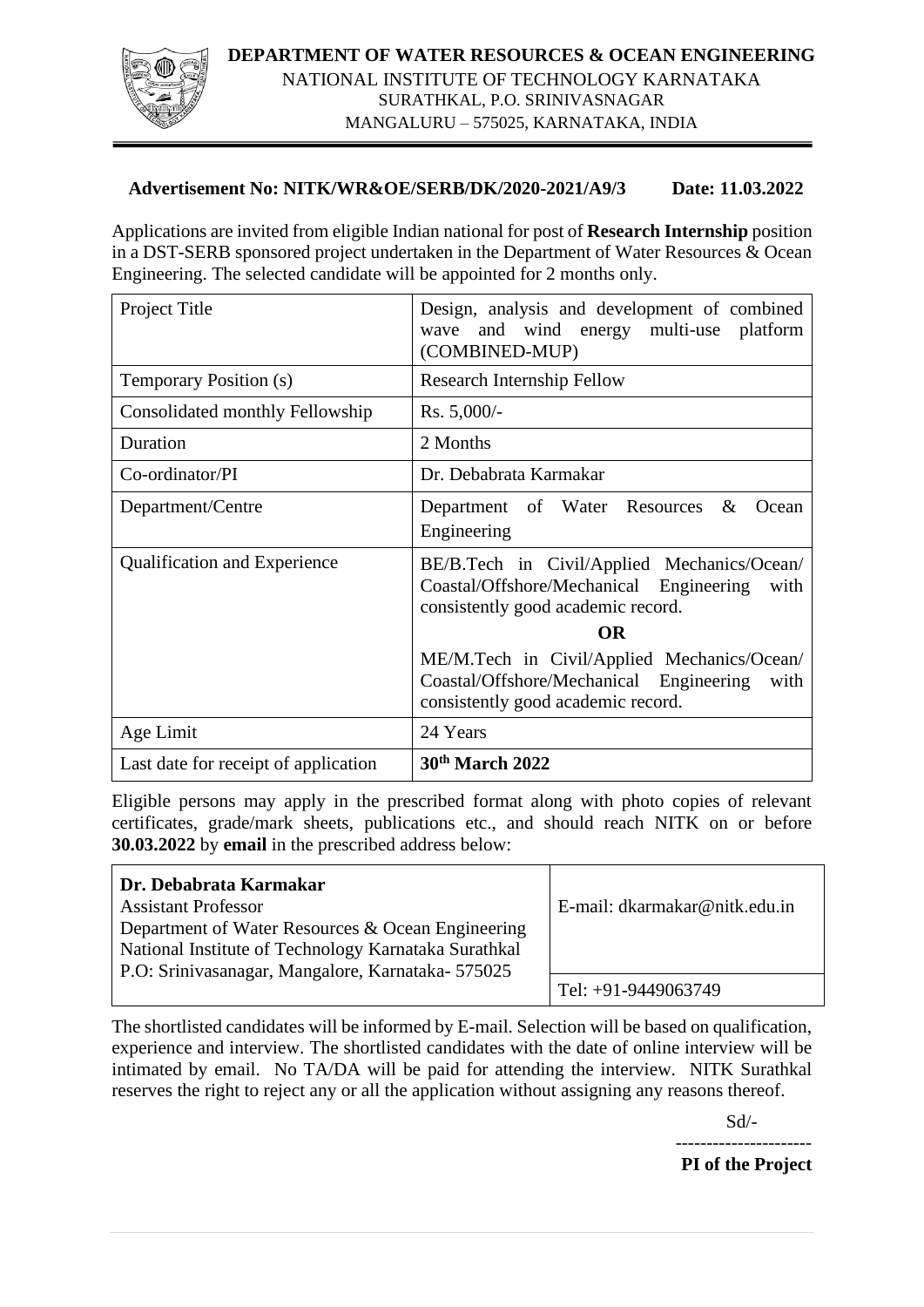#### **DEPARTMENT OF WATER RESOURCES & OCEAN ENGINEERING**



NATIONAL INSTITUTE OF TECHNOLOGY KARNATAKA SURATHKAL, P.O. SRINIVASNAGAR

MANGALURU – 575025, KARNATAKA, INDIA

# **APPLICATION FOR THE POST OF RESEARCH INTERNSHIP FELLOW**

| <b>For Office Use:</b>                        |                        |
|-----------------------------------------------|------------------------|
|                                               | Paste your<br>recent   |
| Eligible for Written exam/Interview: Yes / No | Passport size<br>photo |
|                                               |                        |

| <b>1. Name:</b>         |                  |                         |
|-------------------------|------------------|-------------------------|
| 2. Father's Name:       |                  |                         |
| $3(a)$ . Date of Birth: | $3(b)$ . Gender: | 3(c). General/OBC/SC/ST |

### **4. Contact information:**

| (i) Address for<br>communication: |  |
|-----------------------------------|--|
| (ii) Mobile No:                   |  |
| (iii) Email ID:                   |  |

## **5. Educational Qualifications (Attach copy of certificates)**

| <b>Class</b>            | Subject/<br><b>Stream</b> | Board/<br>University | Name of<br><b>Institute</b> | Marks/<br><b>CGPA</b> | <b>Year of</b><br><b>Passing</b> |
|-------------------------|---------------------------|----------------------|-----------------------------|-----------------------|----------------------------------|
| X                       |                           |                      |                             |                       |                                  |
| XII                     |                           |                      |                             |                       |                                  |
| <b>B.E/B.Tech</b>       |                           |                      |                             |                       |                                  |
| M.E/M.Tech              |                           |                      |                             |                       |                                  |
| <b>GATE Examination</b> |                           | <b>Rank:</b>         | Score:                      |                       | Year:                            |

#### **6. Work Experience, if any (in years)** …………………………

| Organization | <b>Designation</b> | <b>Duration</b> | <b>Responsibilities</b> |  |
|--------------|--------------------|-----------------|-------------------------|--|
|              |                    |                 |                         |  |

## **7. Publications: (Attach a separate list of publications with full details)**

**8**. **Declaration**: All the above information provided by me is true to the best of my knowledge and I understand that, if found incorrect, I may be disallowed to appear in the interview/test.

**Date:** 

**Place:** Signature of the Candidate